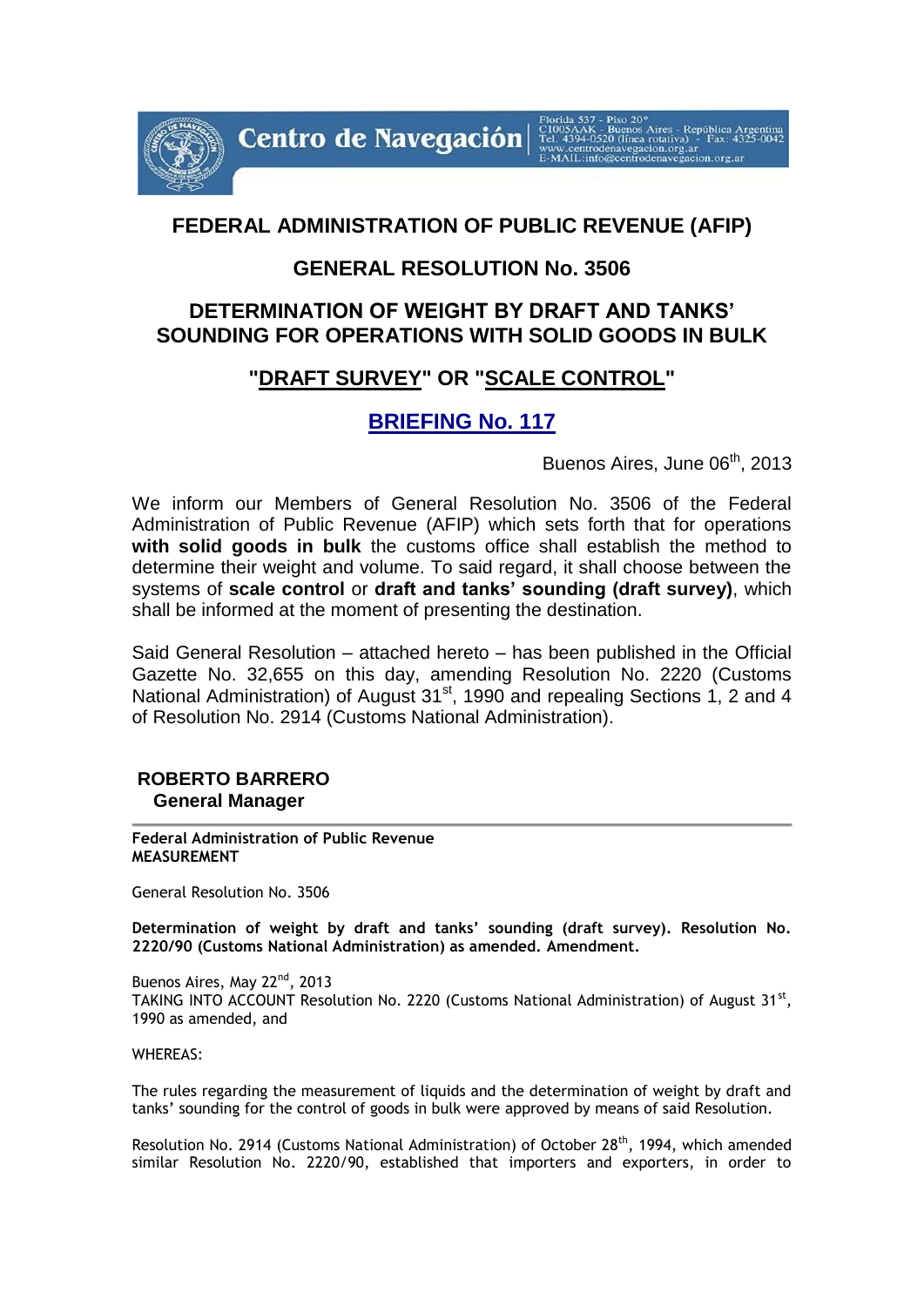determine the weight of goods in their operations with solid cargoes in bulk, could choose between the systems of scale control or draft and tanks' sounding.

By virtue of the experience and analysis made, it is considered convenient that the customs office, exercising its control powers, determines the weighing method appropriate for the type of operation to be conducted.

The Directorate of Legislation, the General Under Directorate of Legal Affairs, the Customs Legal and Technical General Under Directorate, the General Under Directorate of Customs Operations of the Interior, the General Under Directorate of Metropolitan Customs Operations, the General Under Directorate of Customs Control and the Customs General Office were duly informed.

This resolution is passed by virtue of the exercise of the powers granted by Section 7 of Decree No. 618 of July  $10<sup>th</sup>$ , 1997, as amended and supplemented.

Now, therefore,

THE FEDERAL ADMINISTRATOR OF THE FEDERAL ADMINISTRATION OF PUBLIC REVENUE RESOLVES:

Section  $1 - As$  regards operations with solid goods in bulk, the customs office shall establish the method to determine their weight and volume. Therefore, it shall choose between the systems of scale control or draft and tanks' sounding (draft survey) and it shall be so informed at the moment of presenting the destination.

Section  $2 -$  The Administrator of the corresponding Customs Office shall appoint qualified personnel to control the operation taking into account the method established.

Section 3 – Resolution No. 2220 (Customs National Administration) of August 31<sup>st</sup>, 1990 as amended shall be amended as follows:

a) Item 3.3 of Annex III shall read as follows:

"3.3. To said regard, these agents shall have passed the corresponding course given by competent training units, pursuant to the customs jurisdiction where they serve, as a prior requirement to be appointed to perform as such. When customs offices in the interior of the country do not have qualified personnel, said task shall by executed by qualified personnel appointed by the General Under Directorate of Customs Operations of the Interior."

b) Item 4.1 of Annex III shall read as follows:

"4.1. For Customs Offices to use the control system of draft and tanks' sounding (draft survey), they shall register all operations in the Electronic News Report associated to the customs document, where the following data shall be indicated:

- a) Number of conducted operation.
- b) Operation's initial and final date.
- c) Vessel's name and flag.
- d) Customs Transport Agent involved (for the cargo).
- e) Agents of the customs office.
- f) Customs document for the operation.
- g) Remarks."

c) Item 6.4 of Annex III shall read as follows:

"6.4. As regards operations selected for the use of the control system of draft and tank's sounding (draft survey) that must commence in non-business days and hours, the Customs Transport Agent shall request extraordinary services in accordance with the provisions of General Resolution No. 665 as amended."

d) Item 9.4 of Annex III shall read as follows:

"9.4. The control system of draft and tanks' sounding (draft survey) shall be compulsory when in the place of the operation there are no conventional elements to determine weight." e) Items 9.2, 9.3 and 10.1 of Annex III and Annex XI are repealed.

Section  $4 -$  This general resolution shall come into force as from its date of publication in the Official Gazette and its provisions shall have effect as from the date on which they are